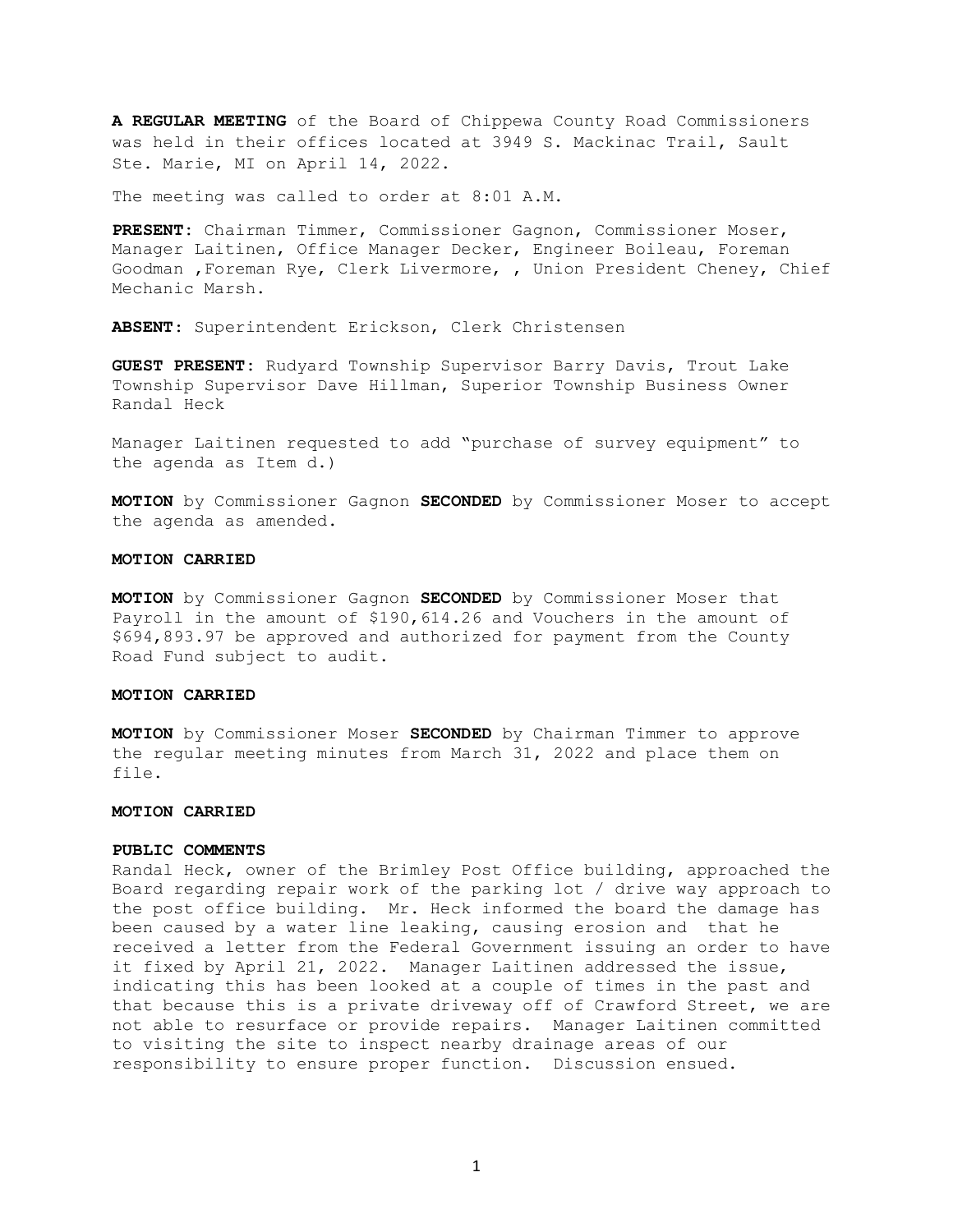## **STAFF REPORTS**

Office Manager Decker

- Audit is complete. Need to schedule a closing meeting but waiting on final reports from OPEB actuary.
- Blade order has been submitted. \$160K for 1,000 blades.
- Working on tire ordering with Chief Mechanic Marsh to stock pile a supply for upcoming season.
- March financials nearly complete and will be provided next week.
- Working with new IT person on fuel systems in an effort to make the system web-based for easier access when off-site.
- Still working to identify a reliable internet source for Drummond Island at a reasonable cost. This is needed for the fuel system.

Superintendent Erickson

• No Report.

Foreman Goodman

- Started blading gravel roads.
- Still dealing with water issues.

## Foreman Rye

• Same as Rudyard.

Engineer Boileau

• Report will be covered under new business.

Clerk Christensen

• No Report.

Union President Cheney

• Inquired status of winter temp employees and possibility of continued employment. Manager Laitinen praised the temps hired this season and indicated they worked well. Due to the uncertainty of economy and funding right now, none of them will be hired on full-time. Manager Laitinen recognized that not hiring now risks the availability of the temps to accept any future employment opportunities with the Road Commission, but too many uncertainties now could create greater hardships for the temps later.

Payroll/H.R./Board Clerk Livermore

- Working to schedule Reasonable Suspicion training for foremen and others who have not attended in the past. Training will likely be in June.
- Working to identify a date in May to have the reps from AFLAC and Empower on site to advise and enroll employees in respective benefit plans.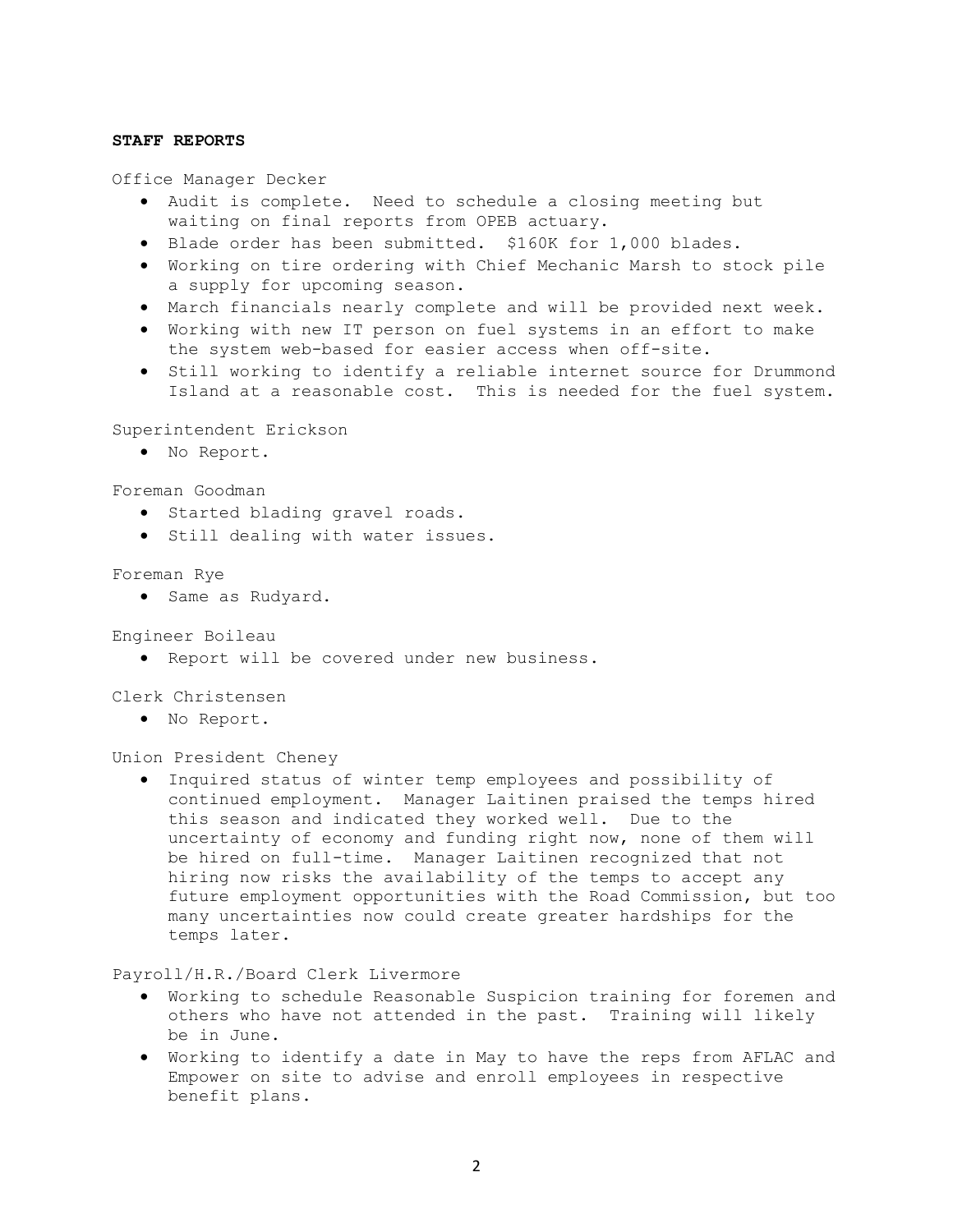Chief Mechanic Marsh

- In planning for future needs, tires have been purchased for the next 12 months with the exception of some specialty ones.
- Supply delivery timing is still an issue.
- Working on repair lists for the entire fleet.

## **MANAGER'S REPORT**

- Attended CRA financial crisis round table discussion. Good event with good representation from related agencies. Discussion ensued.
- Getting some information from water shed groups. Been contacted by Huron Pines and Soil Conservation regarding work in 2023 at the Munuscong crossings.
- Approached by email regarding a possible leasing of space for a T-Mobile tower at the Eckerman Garage.
- Johnson Brothers contracting has completed the salt barn in Goetzville. Waiting for the final inspection.
- Starting to set the agenda for the Summer Road Builders meeting. Open for topic suggestions.
- Big News! Received verbal confirmation, waiting on written, that we are the recipient of a federal lands access grant for work at Chub Creek in the amount of \$3M. Thank you and congratulations to Engineer Boileau for the work put into this endeavor.
- Checked in with the National Guard while they were doing a mock chemical spill training in the Kinross pit. Their training went well.
- Congratulations to Engineer Boileau as a speaker at the Work Zone Awareness event earlier this week.
- Received resignation notice from Josh Mills at the Eckerman garage. Well Wishes. Brian Mills will be retiring from that garage in May.
- The crews will be moving to four 10's on Monday, April 25th.

## **NEW BUSINESS**

A.) Authorization for one-time ACH payment in the amount \$177,300.94 to the State of Michigan Treasury as replacement for 2 lost checks issued in December 2021.

Office Manager Decker explained how the process of voiding the checks in the accounting software would require restating the financial statements after a completed audit. The unprocessed payments to the state were discovered during the routine reconciliation of the accounts payable checking account. This method of payment allows for the checks to be paid to the state, the outstanding payments to clear the account, and the financial statements to stay in-tact, while keeping transparency in the transaction.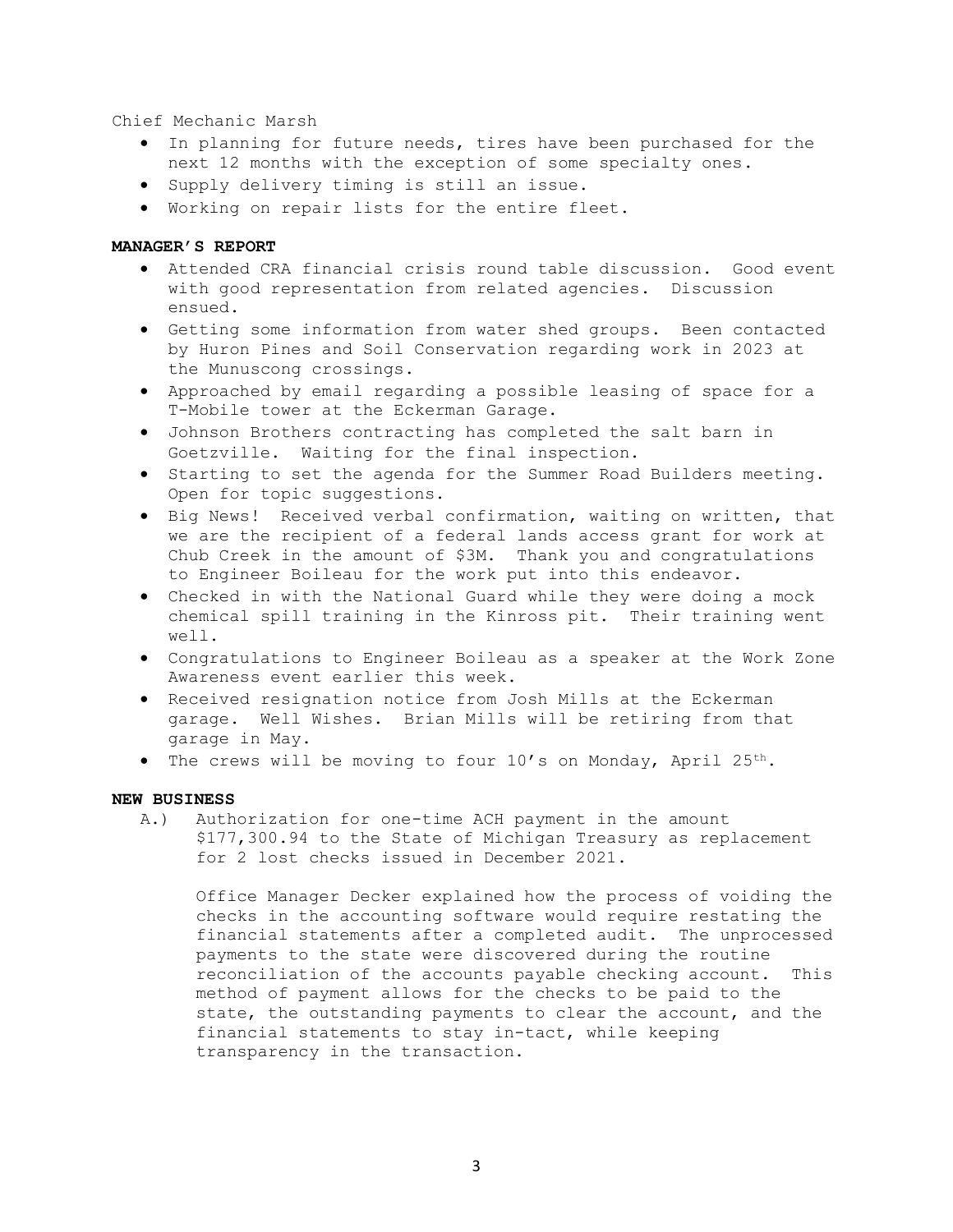**MOTION** by Commissioner Gagnon **SECONDED** by Commissioner Moser to authorize Chairman Timmer and Manager Laitinen to sign the authorization for this one-time payment.

## **MOTION CARRIED**

- B.) Bid Awards
	- i. Award MDOT / TWA Culvert Replacement M-123 Manager Laitinen explained this is the culvert South of Trout Lake and North of the Mackinac County Line. The bid was let late last year with no bids received. Manager Laitinen recommended Bacco be awarded the bid as the low-bidder.

**MOTION** by Commissioner Gagnon **SECONDED** by Commissioner Moser to award Bacco as low bid the Culvert Replacement on M-123, pending MDOT approval.

#### **MOTION CARRIED**

ii. 2022 CCRC Local Paving Package #1 – it was recommended Payne and Dolan as lower bidder be awarded the project.

**MOTION** by Commissioner Moser **SECONDED** by Commissioner Gagnon to accept and award bid to Payne and Dolan as the low-bidder.

#### **MOTION CARRIED**

iii. Six Mile Road Sub-consultant inspection – Engineer Boileau explained how the Six Mile Road project will be utilizing a new pilot spec asphalt. This will require quality assurance work through the paving process which includes field and lab services. The data collected from this service will be used to support future use of this new spec. Engineer Boileau recommended awarding the project to SME as low-bidder.

**MOTION** by Commissioner Gagnon **SECONDED** by Commissioner Moser to award the sub-consultant inspection bid to SME.

# **MOTION CARRIED**

## **OLD BUSINESS**

• NONE

#### **County Commissioners Comments**

• None.

## **PUBLIC COMMENTS**

• Rudyard Township Supervisor Barry Davis inquired about work on Centerline and Ploegstra Roads.